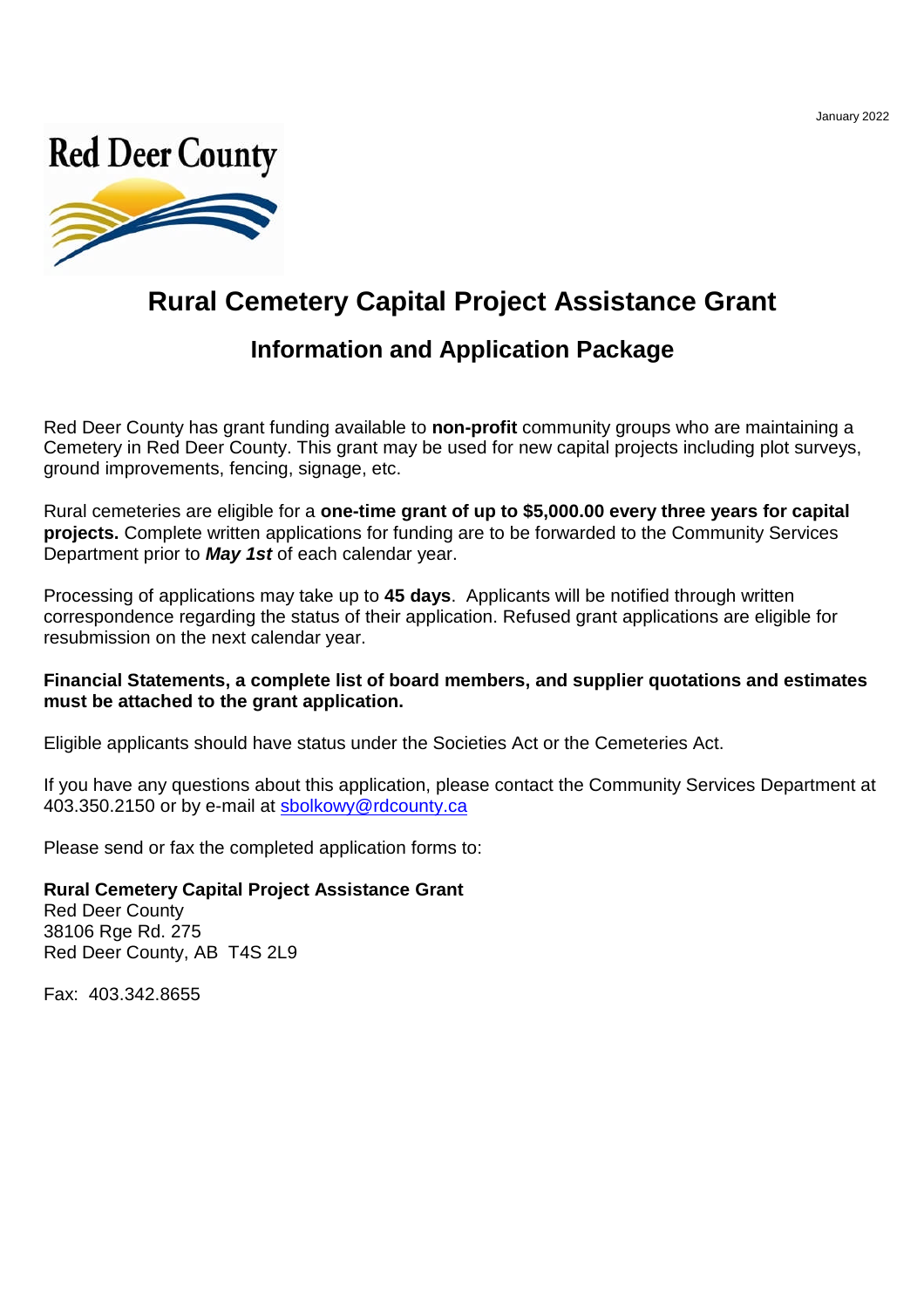January 2022



# **Rural Cemetery Capital Project Assistance Grant**

# **Application Form**

Date: **Date: Date: Date: Date: Date: Date: Date: Date: Date: Date: Date: Date: Date: Date: Date: Date: Date: Date: Date: Date: Date: Date: Date: Date: Date: Date: Date:**

### **Grant Application Form**

Red Deer County's objective in creating an Application form for the **Rural Cemetery Capital Project Assistance Grant** is to simplify and standardize the granting process. When applying for this grant, please provide the information requested below.

| <b>Cemetery Name:</b>                                                                                                                            |                                                        |
|--------------------------------------------------------------------------------------------------------------------------------------------------|--------------------------------------------------------|
| Cemetery Legal Land Owner:                                                                                                                       |                                                        |
| Cemetery Legal Land Location:                                                                                                                    |                                                        |
| Number of Cemetery Plots:                                                                                                                        |                                                        |
| Societies Act / Cemeteries Act:                                                                                                                  |                                                        |
| Incorporation Number:                                                                                                                            |                                                        |
| Mailing Address: Mailing Address: Mailing Address: Mailing Address: Mail 1999<br>(All correspondence and cheques will be mailed to this address) | Postal Code: The Contract of the Contract of the Code: |
| <b>Primary Contact</b>                                                                                                                           |                                                        |
|                                                                                                                                                  |                                                        |
|                                                                                                                                                  |                                                        |
|                                                                                                                                                  |                                                        |
| E-Mail Address: 2008. 2009. 2009. 2009. 2010. 2010. 2010. 2010. 2010. 2010. 2010. 2010. 2010. 2010. 2010. 201                                    |                                                        |
| Fax:                                                                                                                                             |                                                        |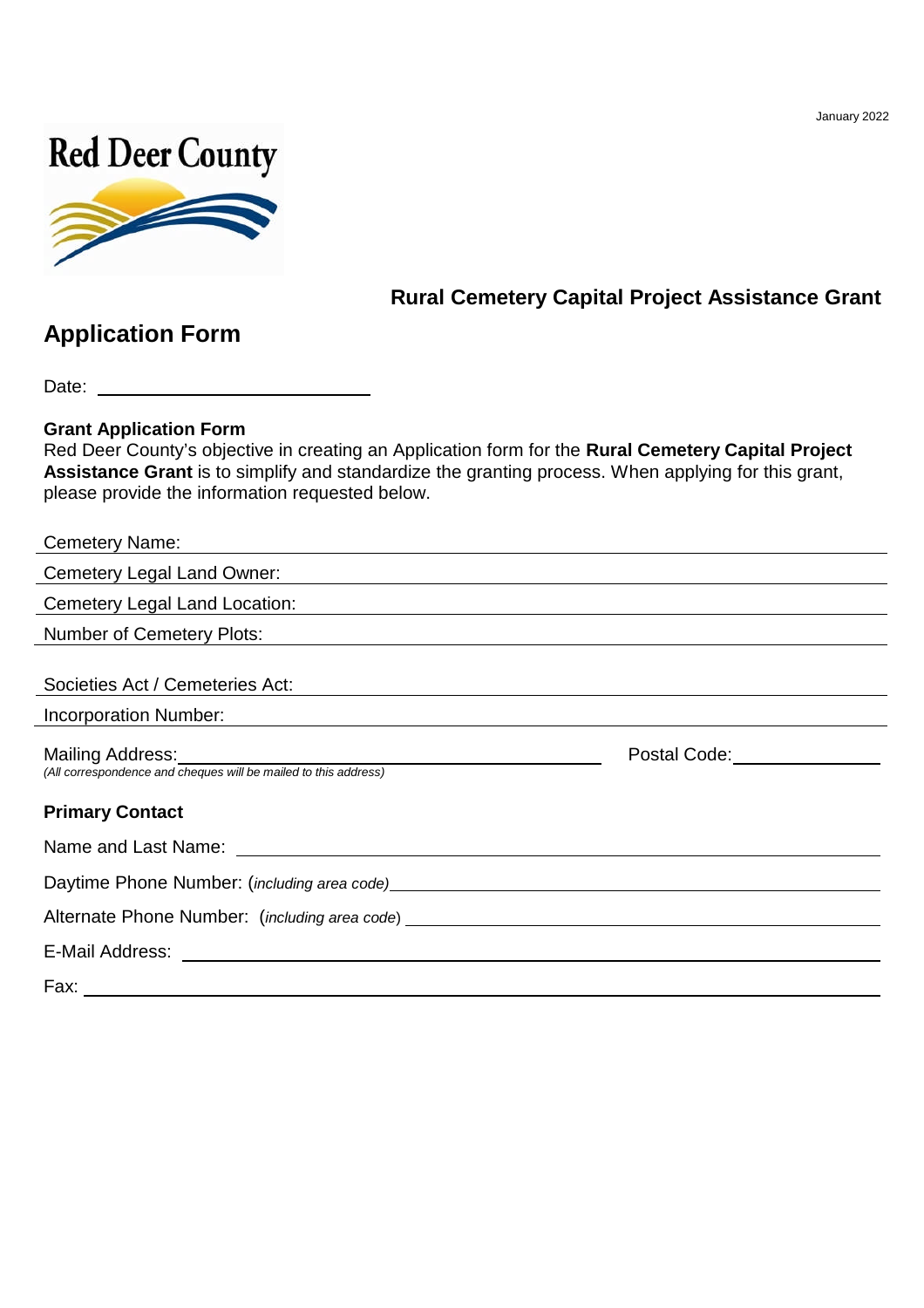### **Alternate Contact**

| Alternate Phone Number: (including area code) ___________________________________ |
|-----------------------------------------------------------------------------------|
|                                                                                   |
|                                                                                   |

Please describe in detail the work to be carried out and the need for this project.

What other grants have been applied for?

| Estimated project start date: |  |
|-------------------------------|--|
| Completion date:              |  |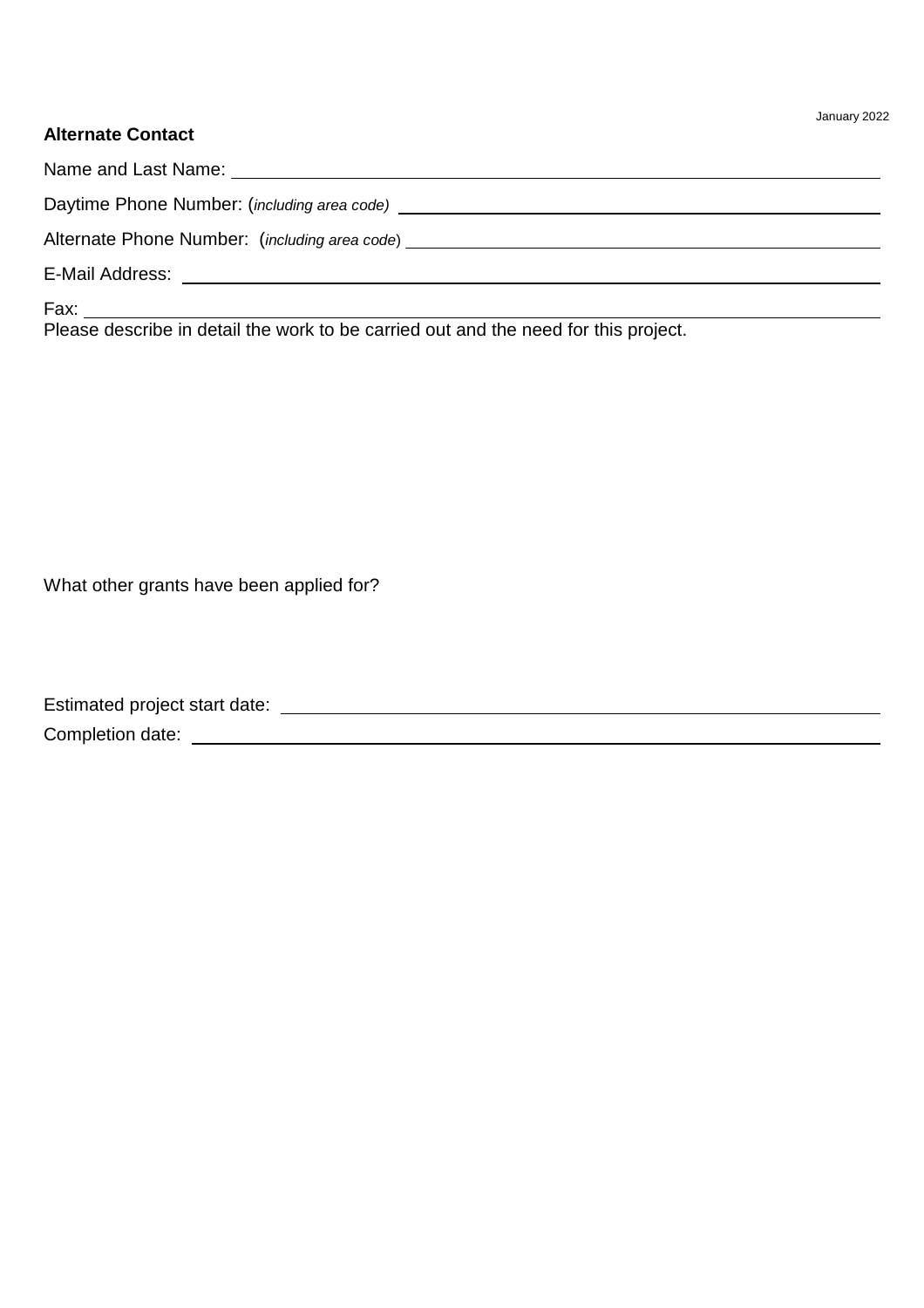January 2022

# **PROJECT BUDGET**

# **ESTIMATED EXPENDITURES** (give detailed breakdown)

| <b>TOTAL PROJECT EXPENDITURES</b> |    | 0.00                                                             |
|-----------------------------------|----|------------------------------------------------------------------|
|                                   | \$ |                                                                  |
|                                   | \$ |                                                                  |
|                                   | \$ | <u> 1989 - Johann Harry Barn, mars ar breist fan de Fryske k</u> |
|                                   | \$ |                                                                  |
|                                   |    |                                                                  |
|                                   | Æ  |                                                                  |

## **ESTIMATED REVENUE (List all sources of grants separately)**

Grants: (please specify)

| \$<br>2.<br><u> 1980 - Johann John Stein, fransk politik (f. 1980)</u>                                                     |  |
|----------------------------------------------------------------------------------------------------------------------------|--|
|                                                                                                                            |  |
|                                                                                                                            |  |
| Donations or Fund Raising:                                                                                                 |  |
| \$<br><u> 1989 - Johann Barbara, martin amerikan basal dan berasal dan berasal dalam basal dan berasal dan berasal dan</u> |  |
| \$<br>2.<br><u> 1989 - Andrea Stadt Britain, marwolaeth a bhliain 1980.</u>                                                |  |
| <b>Goup Contributions to Project:</b>                                                                                      |  |
| \$<br>1. Cash                                                                                                              |  |
| \$<br>2. Volunteer work                                                                                                    |  |
| a) Labour ____________ hours @ \$________ per hour                                                                         |  |
| b) Equipment _________ hours @ \$ ______ per hour                                                                          |  |
| <b>TOTAL ESTIMATED REVENUE</b><br>\$0.00                                                                                   |  |
| 0.00<br><b>TOTAL EXPENDITURES</b><br>\$                                                                                    |  |
|                                                                                                                            |  |
| \$0.00<br><b>NET PROJECT COSTS (EXPENDITURES LESS TOTAL ESTIMATED REVENUE)</b>                                             |  |
|                                                                                                                            |  |